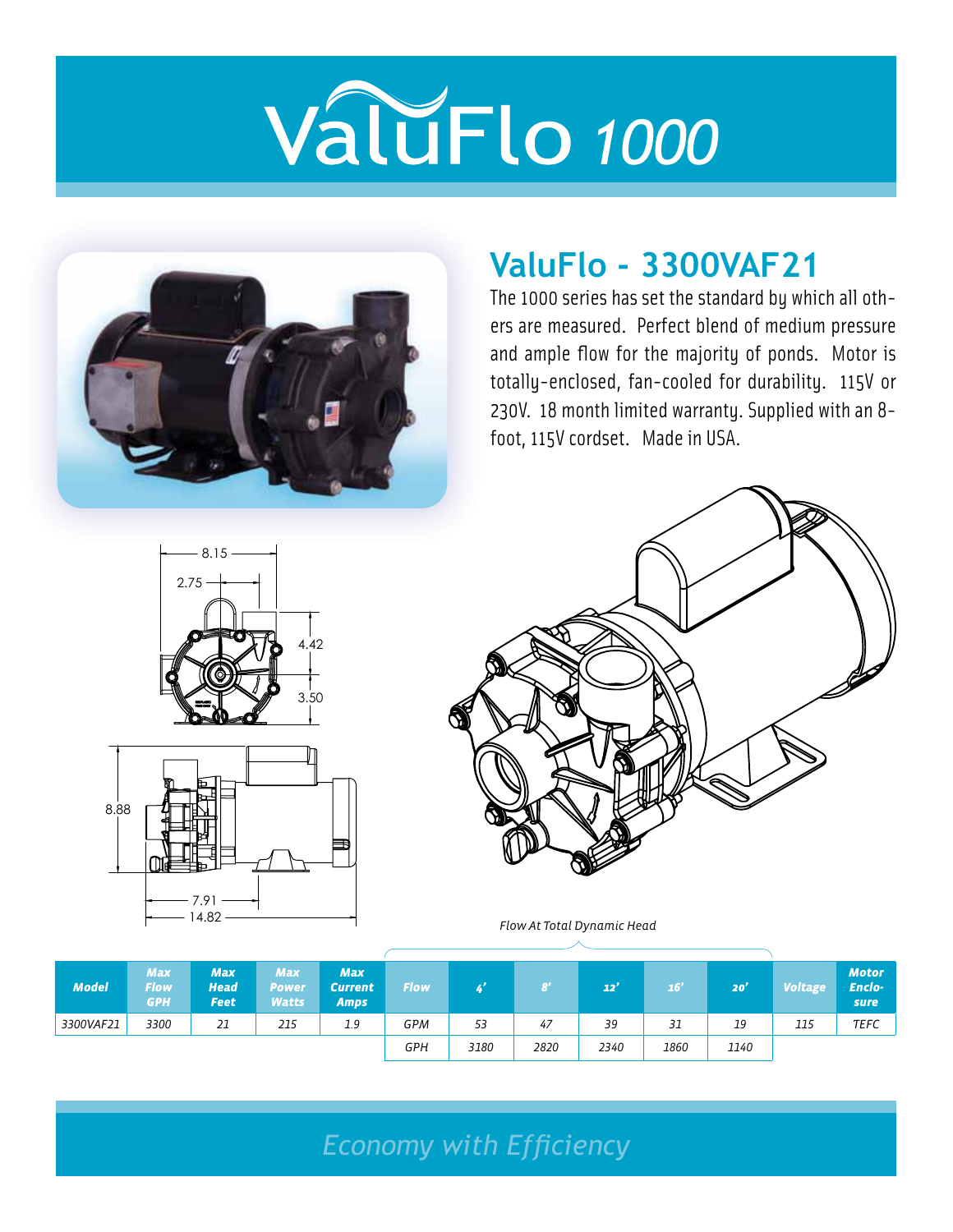ValuFIO 3300VAF21, #4 Impeller **3300VAF21, #4 Impeller**

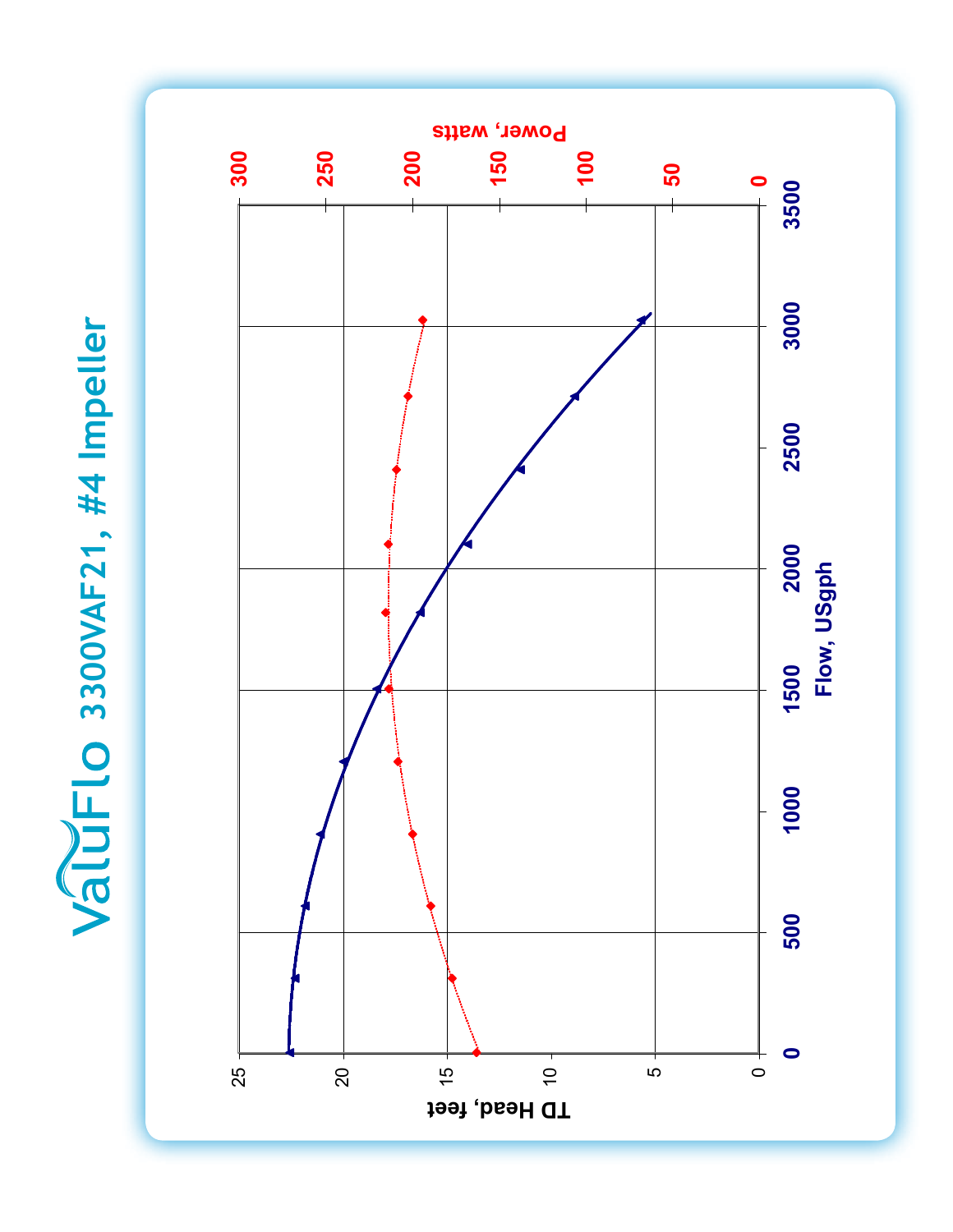

### **ValuFlo - 4500VAF21**

The 1000 series has set the standard by which all others are measured. Perfect blend of medium pressure and ample flow for the majority of ponds. Motor is totally-enclosed, fan-cooled for durability. 115V or 230V. 18 month limited warranty. Supplied with an 8-foot, 115V cordset. Made in USA.







Flow At Total Dynamic Head

| <b>Model</b> | <b>Max</b><br><b>Flow</b><br><b>GPH</b> | <b>Max</b><br><b>Head</b><br><b>Feet</b> | <b>Max</b><br>Power<br><b>Watts</b> | <b>Max</b><br><b>Current</b><br><b>Amps</b> | <b>Flow</b> |      | 8'   | 22'  | 16'  | 20' | <b>Voltage</b> | <b>Motor</b><br>Enclo-<br>sure |
|--------------|-----------------------------------------|------------------------------------------|-------------------------------------|---------------------------------------------|-------------|------|------|------|------|-----|----------------|--------------------------------|
| 4500VAF21    | 4500                                    | 21                                       | 253                                 | 2.2                                         | <b>GPM</b>  | 69   | 60   | 50   | 37   | 16  | 115            | <b>TEFC</b>                    |
|              |                                         |                                          |                                     |                                             | <b>GPH</b>  | 4140 | 3600 | 3000 | 2220 | 960 |                |                                |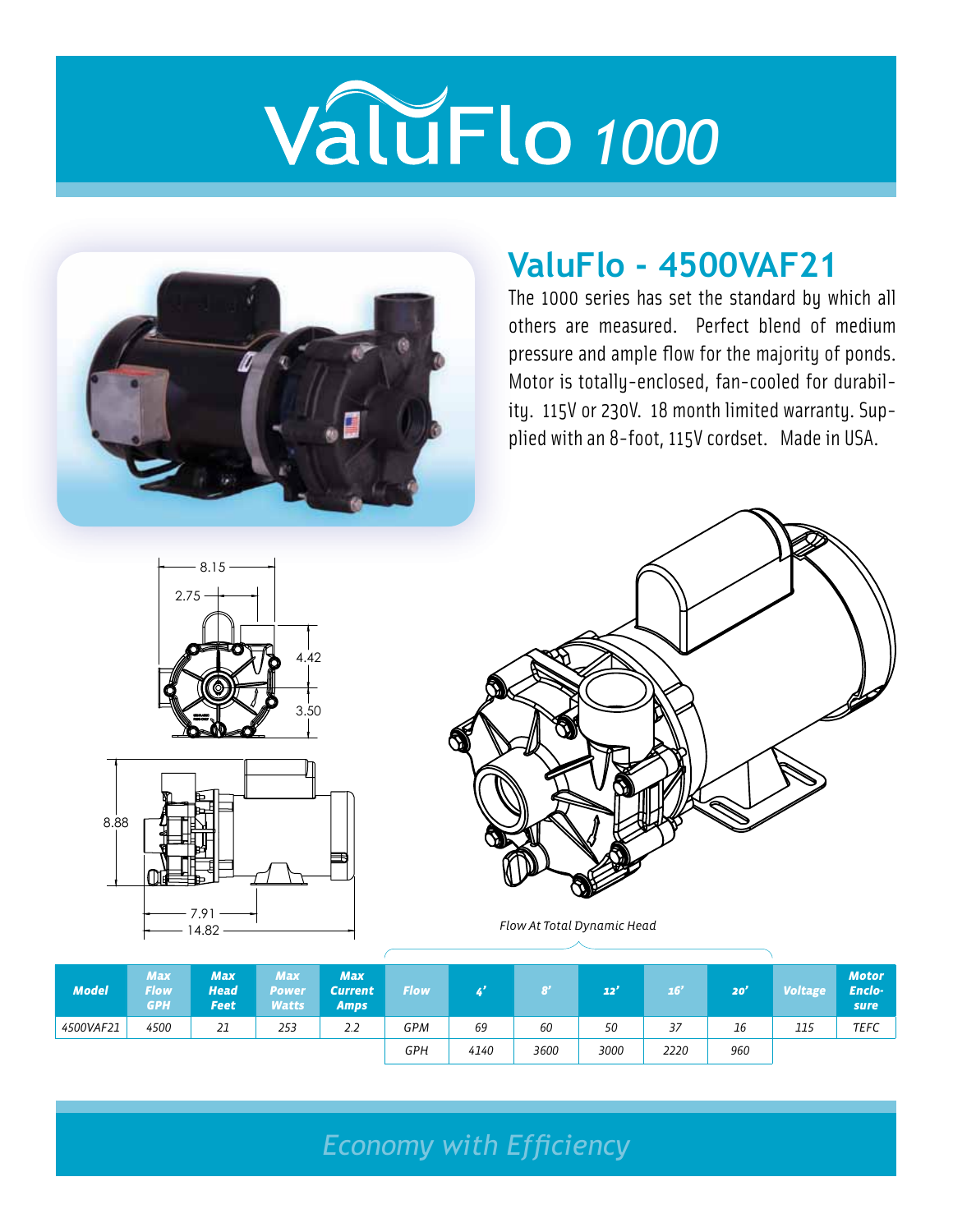ValuFlo 4500VAF21, #5 Impeller **4500VAF21, #5 Impeller**

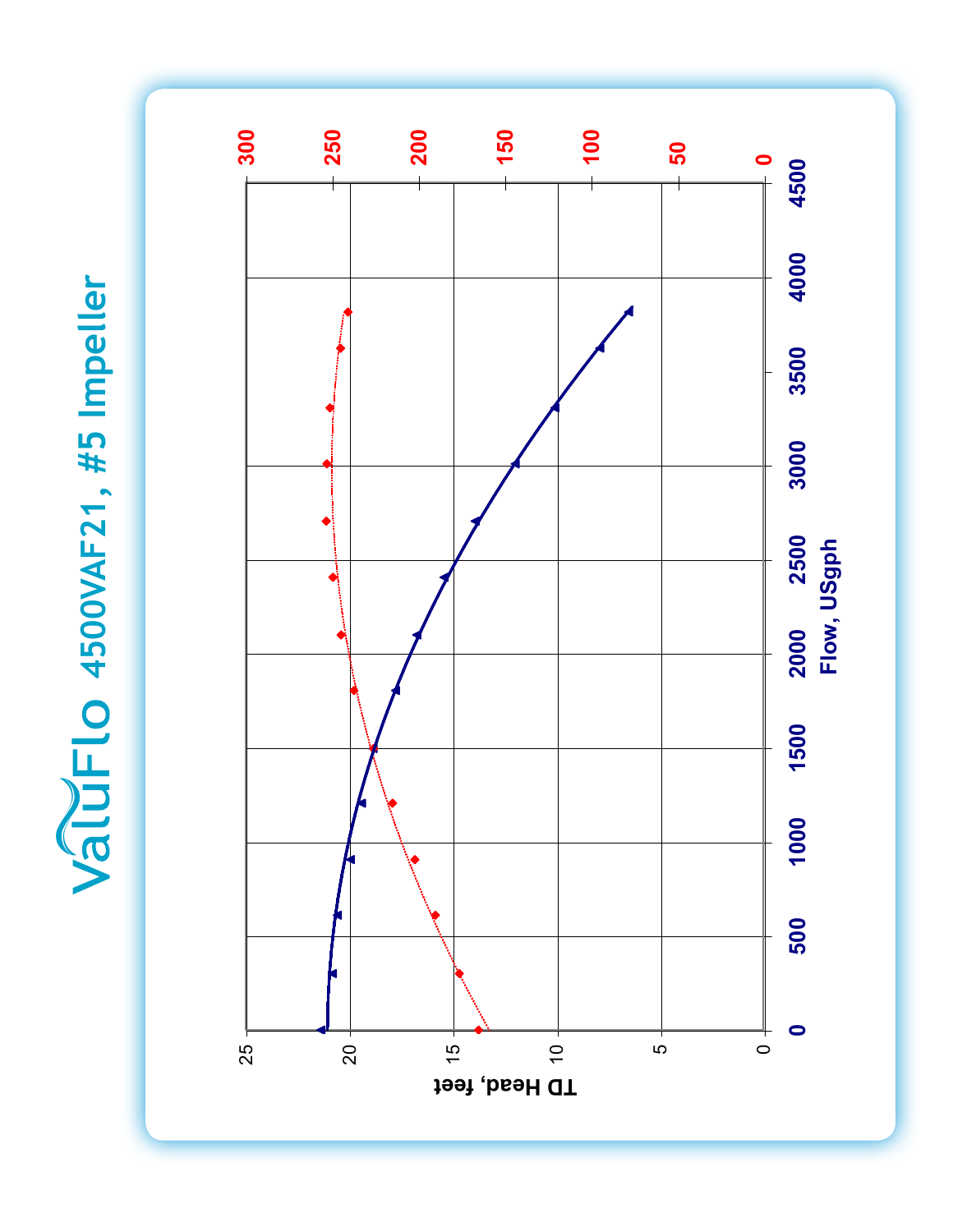

### **ValuFlo - 5100VAF22**

The 1000 series has set the standard by which all others are measured. Perfect blend of medium pressure and ample flow for the majority of ponds. Motor is totally-enclosed, fan-cooled for durability. 115V or 230V. 18 month limited warranty. Supplied with an 8-foot, 115V cordset. Made in USA.







Flow At Total Dynamic Head

| <b>Model</b> | <b>Max</b><br><b>Flow</b><br><b>GPH</b> | <b>Max</b><br><b>Head</b><br><b>Feet</b> | <b>Max</b><br>Power<br><b>Watts</b> | <b>Max</b><br><b>Current</b><br><b>Amps</b> | <b>Flow</b> |      | $\mathbf{g}^{\prime}$ | 22'  | 16'  | 20'  | <b>Voltage</b> | <b>Motor</b><br>Enclo-<br>sure |
|--------------|-----------------------------------------|------------------------------------------|-------------------------------------|---------------------------------------------|-------------|------|-----------------------|------|------|------|----------------|--------------------------------|
| 5100VAF22    | 5100                                    | 22                                       | 293                                 | 2.6                                         | <b>GPM</b>  | 79   | 70                    | 59   | 46   | 25   | 115            | <b>TEFC</b>                    |
|              |                                         |                                          |                                     |                                             | <b>GPH</b>  | 4740 | 4200                  | 3540 | 2760 | 1500 |                |                                |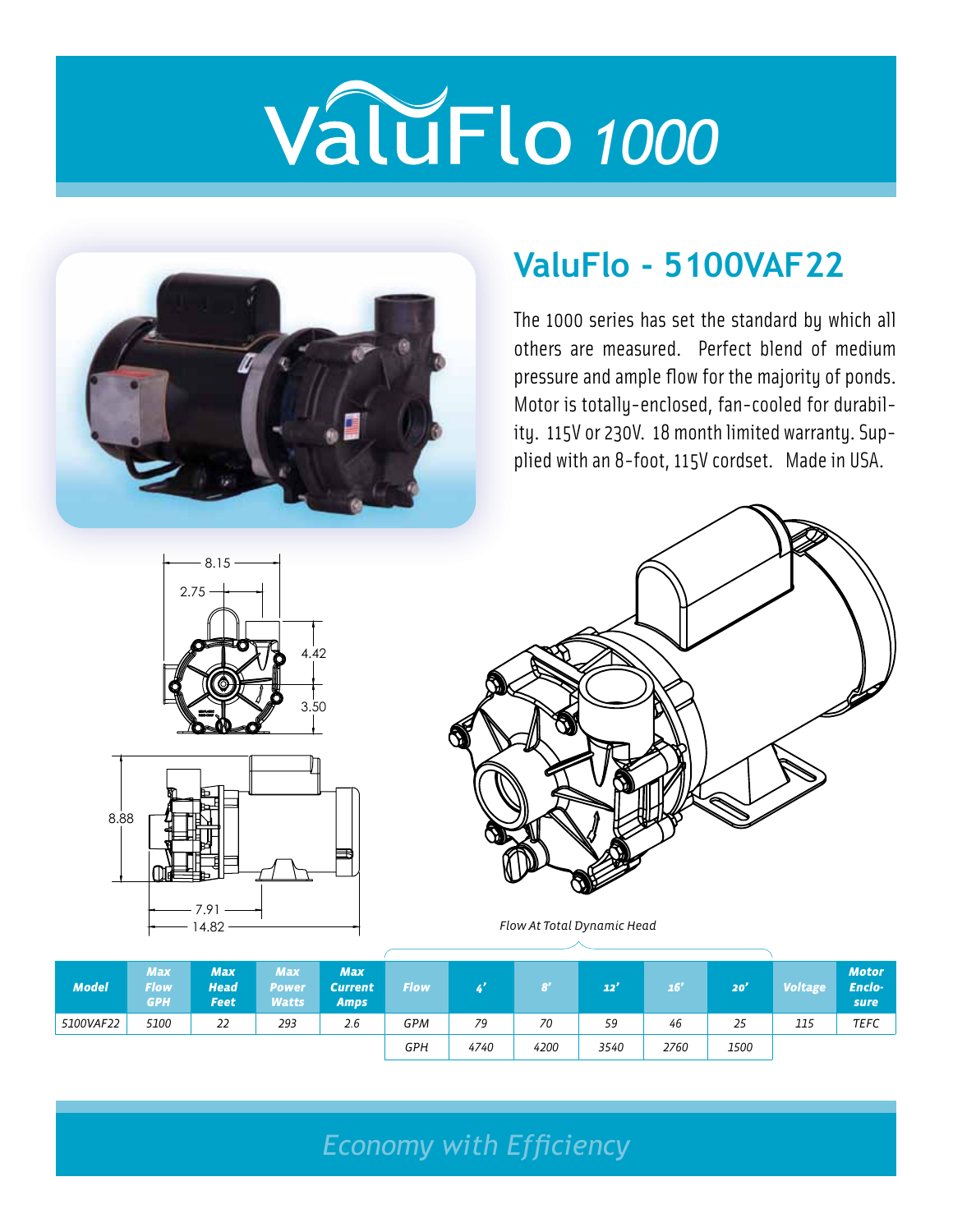ValuFlo 5100VAF22, #6 Impeller **5100VAF22, #6 Impeller**

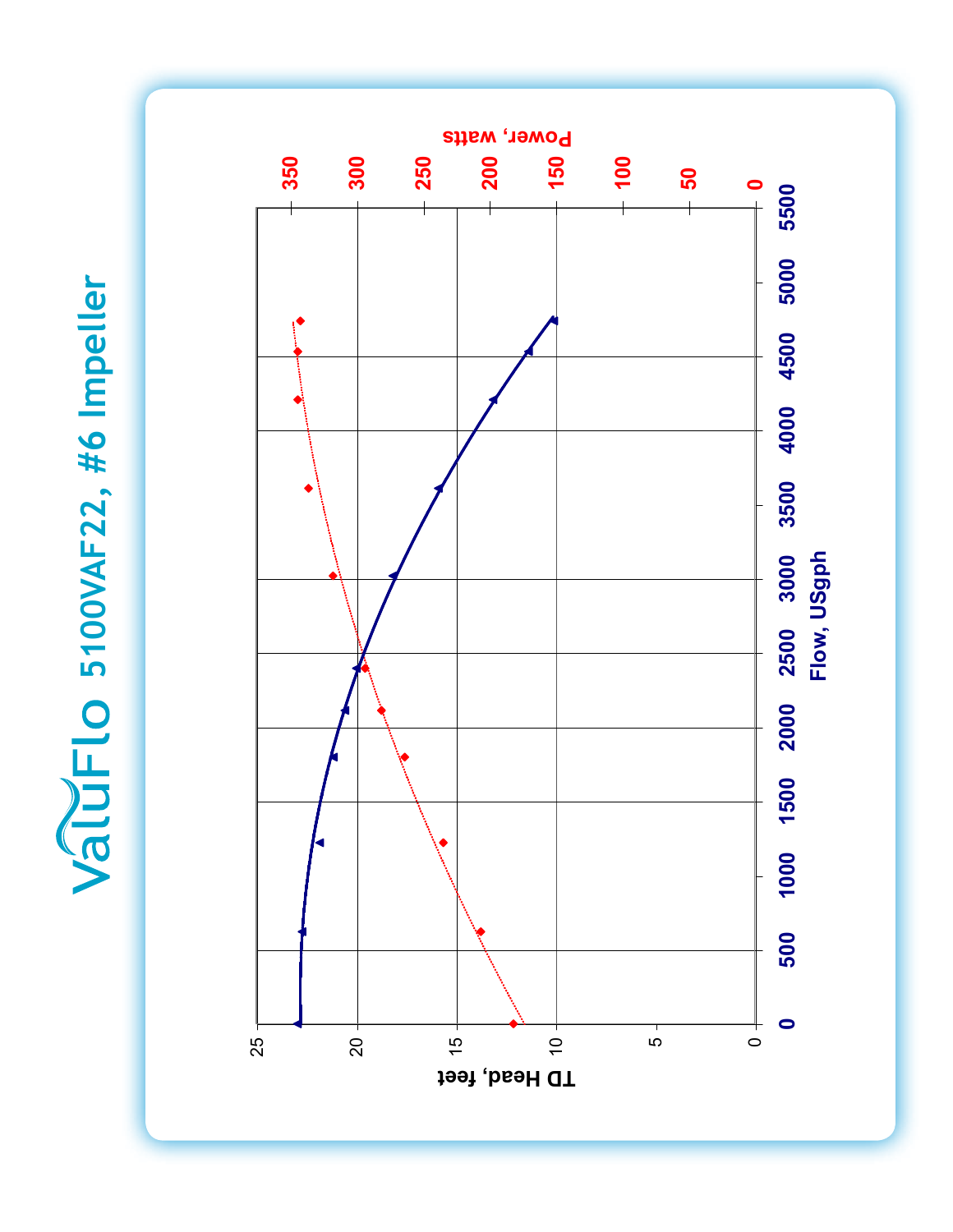

### **ValuFlo - 6100VAF23**

The 1000 series has set the standard by which all others are measured. Perfect blend of medium pressure and ample flow for the majority of ponds. Motor is totally-enclosed, fan-cooled for durability. 115V or 230V. 18 month limited warranty. Supplied with an 8-foot, 115V cordset. Made in USA.







Flow At Total Dynamic Head

| <b>Model</b> | <b>Max</b><br><b>Flow</b><br><b>GPH</b> | <b>Max</b><br><b>Head</b><br><b>Feet</b> | <b>Max</b><br>Power<br>Watts | <b>Max</b><br><b>Current</b><br><b>Amps</b> | <b>Flow</b> |      | B'   | 22'  | 16'  | 20'  | <b>Voltage</b> | <b>Motor</b><br>Enclo-<br>sure |
|--------------|-----------------------------------------|------------------------------------------|------------------------------|---------------------------------------------|-------------|------|------|------|------|------|----------------|--------------------------------|
| 6100VAF23    | 6100                                    | 23                                       | 344                          |                                             | <b>GPM</b>  | 95   | 85   | 74   | 59   | 39   | 115            | <b>TEFC</b>                    |
|              |                                         |                                          |                              |                                             | GPH         | 5700 | 5100 | 4440 | 3540 | 2340 |                |                                |